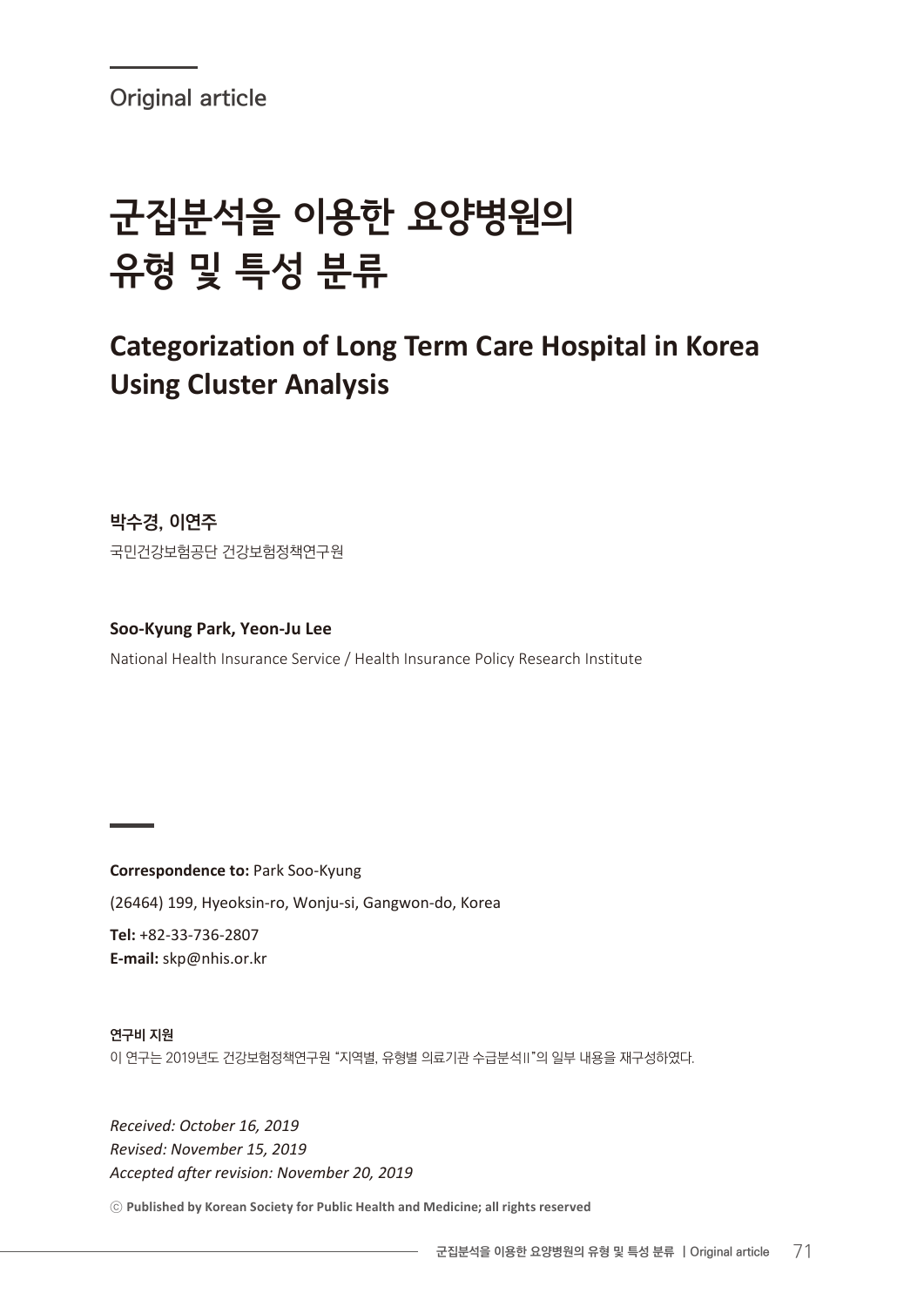#### **Abstract**

**Objective:** This study aimed to categorize the long-term care hospitals (LTCHs) in Korea and to analyze their characteristics.

**Methods:** We analyzed health insurance claims data, entitlement data, and institutional administrative data from the National Health Insurance Service databases between 2016 and 2018. We examined the general characteristics and cluster analysis by inpatient case-mix using by K-Means clustering.

**Results:** The LTCH inpatients were more likely to be aged 75+, highest income, neurology and psychiatry, impaired cognition and reduced physical function group. Cluster analysis identified four types of LTCHs. LTCH inpatients in cluster 1 (n=254) were more likely to be aged –65, reduced physical function group, and average length of stay(LOS) was shorter than other clusters. Cluster 2 (n=488) were more likely to be high medical care group. Cluster 3 (n=709) were more likely to be aged 75+, impaired cognition group, and LOS was longer than other clusters. Cluster 4 (n=185) were psychiatry hospital.

**Conclusion:** We confirmed that there are 4 types of LTCHs in Korea and they have their own specificity and complexity, respectively. Hospital characteristics need to be considered in policies development of LTCHs.

**Keywords: long-term care hospital(LTCHs), case-mix, characterization, Cluster analysis, Korea** 

#### **초록**

**목적:** 요양병원의 환자구성상태를 기반으로 유형을 분류하고 그 특성을 살펴보고자 하였다.

**연구방법:** 국민건강보험공단의 건강보험 청구자료와 요양기관 현황자료를 기반으로 군집분석을 실시하였다.

**연구결과:** 요양병원은 총 4개의 유형으로 분류되었다. 이 중 군집 1(n=254)은 평균재원일수가 짧은 편이며, 65세 미 만 환자 비율이 높은 편이고, 근골격계 질환의 신체기능저하군이 다수를 차지하였다. 비교적 경증의 젊은 환자가 짧은 기간 이용하는 병원 유형으로 판단되며, 보건복지부가 지정하는 재활의학과 전문병원 2개소가 포함되어 있었다. 군집 2(n=488)는 백병상당 의사 및 간호사 수준이 높았으며, 평균진료비가 높았고, 고소득층의 이용비율이 높았다. 질환별 로 신경계 질환이 다수를 차지하였고, 의료최고도, 의료고도, 의료중도 환자 비율이 높았으며, 전문재활환자 비율도 높 은 편이었다. 보건복지부가 지정하는 재활의학과 전문병원 1개소가 포함되어 있었다. 의학적 필요도가 높은 환자들이 주로 이용하는 요양병원 유형으로 판단된다. 군집 3(n=709)은 가장 다수를 차지하는 유형인데, 병상규모가 상대적으로 적고 평균재원일수가 가장 길었으며, 75세 이상, 치매환자, 인지장애군 비율이 높았다. 비교적 고령의 치매환자를 대상 으로 하는 장기 요양병원 유형으로 분류되었다. 마지막 군집 4(n=185)는 평균재원일수가 가장 짧고 진료비 수준도 낮 았으며, 병상규모는 크고, 병상당 의료인력 수준이 낮은 병원으로 다수가 65세 미만이며, 의료급여 환자, 정신질환 및 알콜, 약물남용 환자, 신체기능저하군과 의료필요도 미파악군이 다수인 병원으로 정신병원 유형으로 분류되었다.

**결론:** 요양병원의 특성이 환자구성상태에 따라 차별되는 바, 향후 요양병원과 관련한 정책 수립시, 일원화된 정책보다 기능에 기반을 두는 세분화된 맞춤형 정책이 필요할 것으로 판단된다.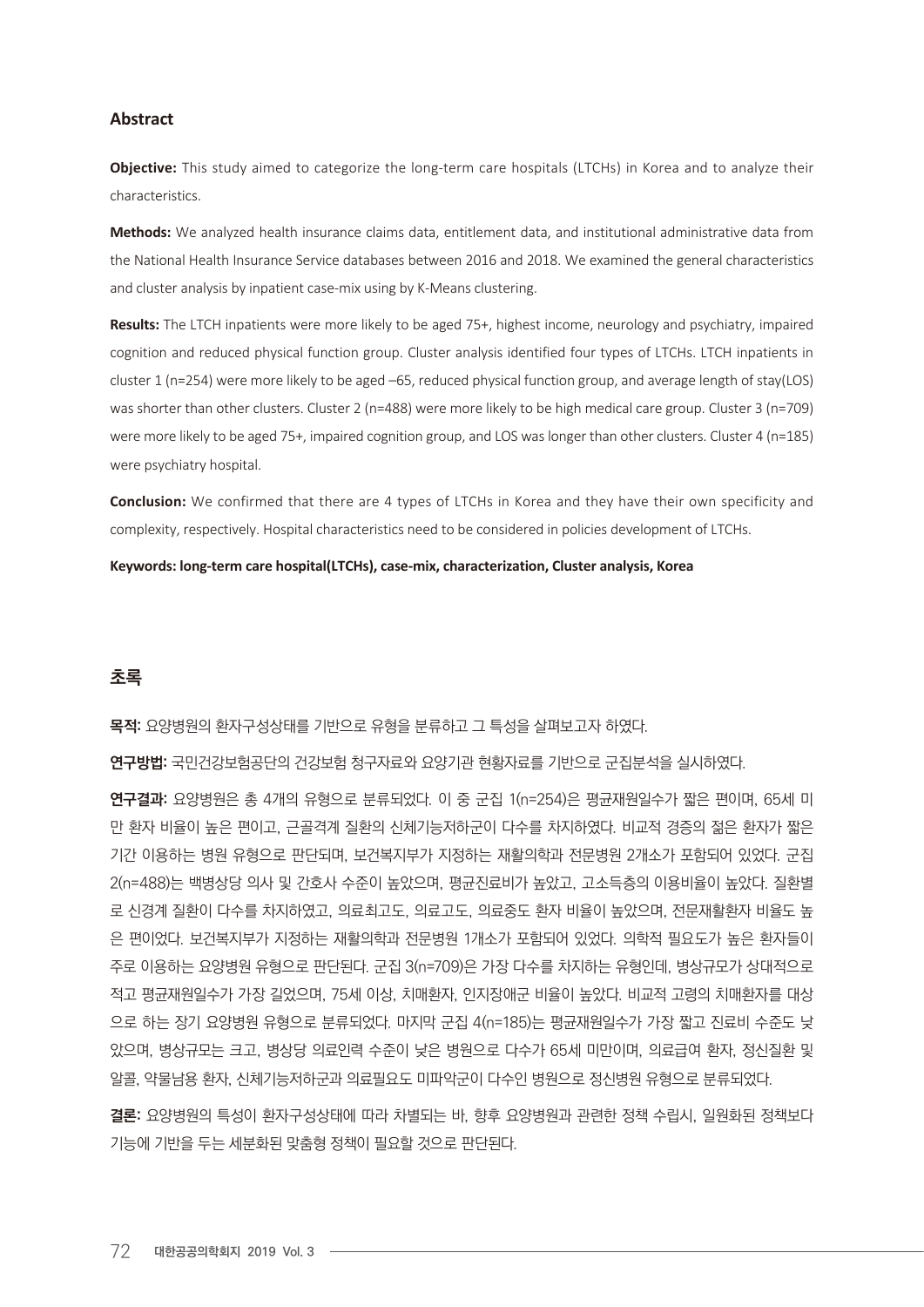요양병원 제도는 1994년 의료법 개정을 통해 신설되었다. 당시 의료법에서 정의하는 요양병원은 "의사 또는 한의사 가 그 의료를 행하는 곳으로서 요양환자 30인 이상을 수용할 수 있는 시설을 갖춘 의료기관"이었으며, 개정 이유에 대해 "만성질환자 등 장기요양환자에게 저렴한 의료서비스를 제공할 수 있도록 하기 위함"으로 밝히고 있다[1]. 그러나 1990 년대 요양병원 제도는 세부 운영체계 마련 등이 미흡하여 활성화 되지 못하였으며, 본격적으로 요양병원이 등장하기 시 작한 것은 2000년대 초반 이후였다. 요양병원 수는 처음 통계에 집계된 2003년 68개소에서 2018년 1,560개소로 지 난 15년간 연평균 26.7%로 성장하였으며(Figure 1)[2-3], 2018년도 말 기준 전체 병상수가 301,177개로 인구 천명 당 5.8개, 65세 인구 천명당 40.9개에 달한다. 2017년 기준 OECD 국가의 65세 인구 천명당 요양병원 병상수는 평균 3.6개로 우리나라가 OECD 국가 중 가장 많은 병상수를 보유한다[4].



**<Figure 1> Trends in number of long-term care hospitals**

의료법 시행규칙에 따르면 요양병원의 입원 대상은 1. 노인성 질환자, 2. 만성질환자, 3. 외과적 수술 후 또는 상해 후 회복기간에 있는 자로 규정하고 있다[5]. 1994년 의료법 시행규칙에서는 정신질환자와 전염성 질환자를 요양병원 입원 대상에서 제외하였으나, 2008년 해당 내용은 삭제되었다. 2009년 의료법 개정에서 요양병원을 병원급 의료기관에 포 함하여 구분하고 노인복지법, 정신보건법, 장애인복지법에 따른 노인전문병원, 정신병원, 의료재활시설을 포함하였으 며, 2011년 개정에서는 노인복지법 개정에 따라 노인전문병원을 삭제하였다[1]. 요양병원 대상 및 기능과 관련한 논란은 지속되고 있는데, 김영배[6], 박인수와 김신겸[7]은 요양병원 기능을 내과환자 치료, 치매환자 치료, 재활환자 치료 등의 형태로 전문화 및 특성화하는 것이 필요하다는 주장을 하였다. 그러나 현재 요양병원의 진료기능에 대한 실증적 연구결 과는 부족한 상황이다. 본 연구는 현재 요양병원이 어떤 환자들을 대상으로 어떤 서비스를 제공하는 지에 대한 실증적 분석을 실시하고, 요양병원의 환자구성상태를 기반으로 유형을 분류해 봄으로써 요양병원 기능 정립과 관련한 정책 수 립에 기초자료를 제공하고자 한다.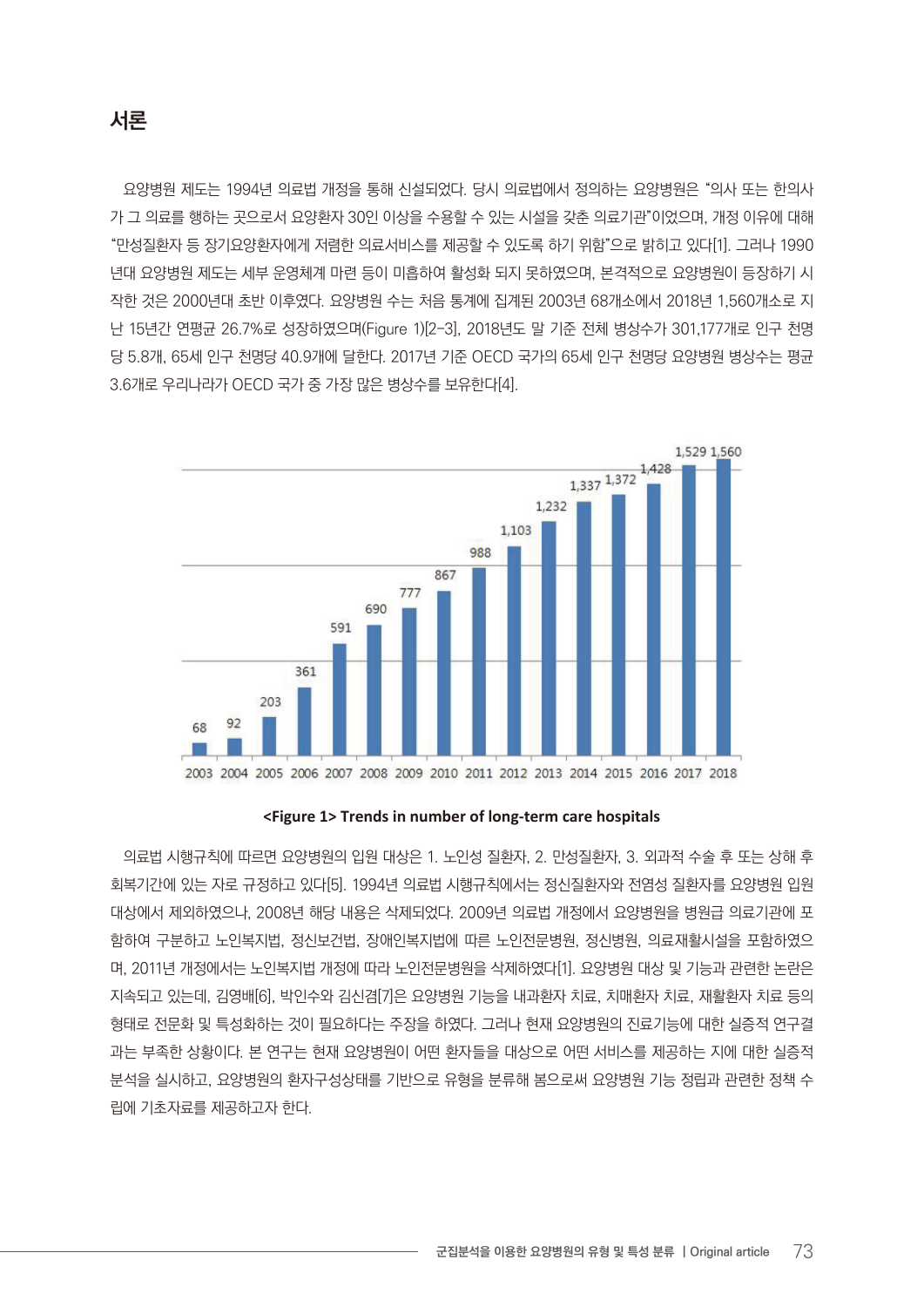# **연구방법**

분석에 사용한 자료는 진료자료의 경우 입원개시일 기준 2016.1.1~2018.12.31까지의 건강보험 및 의료급여 입원환 자 청구자료이며, 각 입원 청구건을 에피소드별로 구축하고, 일반특성 분석을 위해 건강보험 및 의료급여 자격자료와 연 결하였다. 또한 요양병원 공급자료의 경우 2018년도 말 기준 건강보험 요양기관 현황자료를 이용하였다.

요양병원 입원환자의 일반현황은 빈도와 3년간 연평균 증감률을 분석하였으며, 요양병원 유형분류는 군집분석을 활 용하였다. 군집분석 대상은 2018년 기준 건강보험 청구가 발생한 요양병원 1,636개소로 2018년도 말 기준 요양병원수 1,560개소와 차이가 있다. 군집분석은 통계학적으로 유사한 특성을 가진 대상을 분류하는 방법으로 본 연구는 연구대 상이 많은 특성을 반영하여 비 계층적 군집분석(Non-hierarchical Clustering)중에서 K-평균 군집분석(K-Means Clustering)을 사용하였다. 군집분석은 기본적으로 변수간 거리함수를 이용하여 거리에 따라 군집을 분류하는데, 본 연구에서는 유클리디안 거리(Euclidean Distance)함수를 이용하였고 함수식은 아래와 같다.

$$
d(x,y)=\sqrt[p]{\sum_{i=1}^k(y_i-x_i)^2}
$$

본 연구에서 요양병원 유형분류를 위하여 선택한 변수는 각 병원의 정신질환자 비율, 치매환자 비율, 전문재활서비스 이용환자 비율, 연령대별(65세 미만/65~74세/75세 이상) 비율, 환자군별 비율(의료최고도 및 의료고도, 의료중도 및 문제행동군, 인지장애군 및 의료경도, 신체기능저하군)이며, 이 중 변수 간 상관관계가 높은 변수는 배제하고 사용변수 를 표준화한 다음 군집분석을 반복 시행하였다. 적정 군집 수는 주로 Pseudo-F statistic(pF)와 R-Square( $R^2$ )로 판단 하는데, 군집분석 결과에서 pF값은 군내 동질성을 설명하는 값이고 R<sup>2</sup>값은 군집에 의해 설명되는 변이의 정도를 나타 내며(*0≤R<sup>2</sup> ≤1*), pF값이 최대치이고 가 최대한 클 때를 최적 군집으로 정하였다. 각 군집의 상세 특성은 평균값과 빈도 분 석을 실시하였다.

# **연구결과**

#### **① 요양병원 입원환자의 일반현황**

요양병원 입원환자의 일반 현황은 Table 1과 같다. 주로 여성, 75세 이상, 건강보험 고소득 환자, 신경계 및 정신질환 환자, 가정의학과와 내과, 재원일수 30일 이내 환자, 인지장애군 및 신체기능저하군 환자의 구성비가 많았다. 요양병원 입원환자의 전반적 증가추세(연평균 5.0%) 속에 남자, 65세 미만, 건강보험 2계층, 알콜 및 약물남용 질환, 정신과, 재 원일수 151~180일 이내 환자, 의료고도군의 연평균 증가율이 상대적으로 높은 편이었다.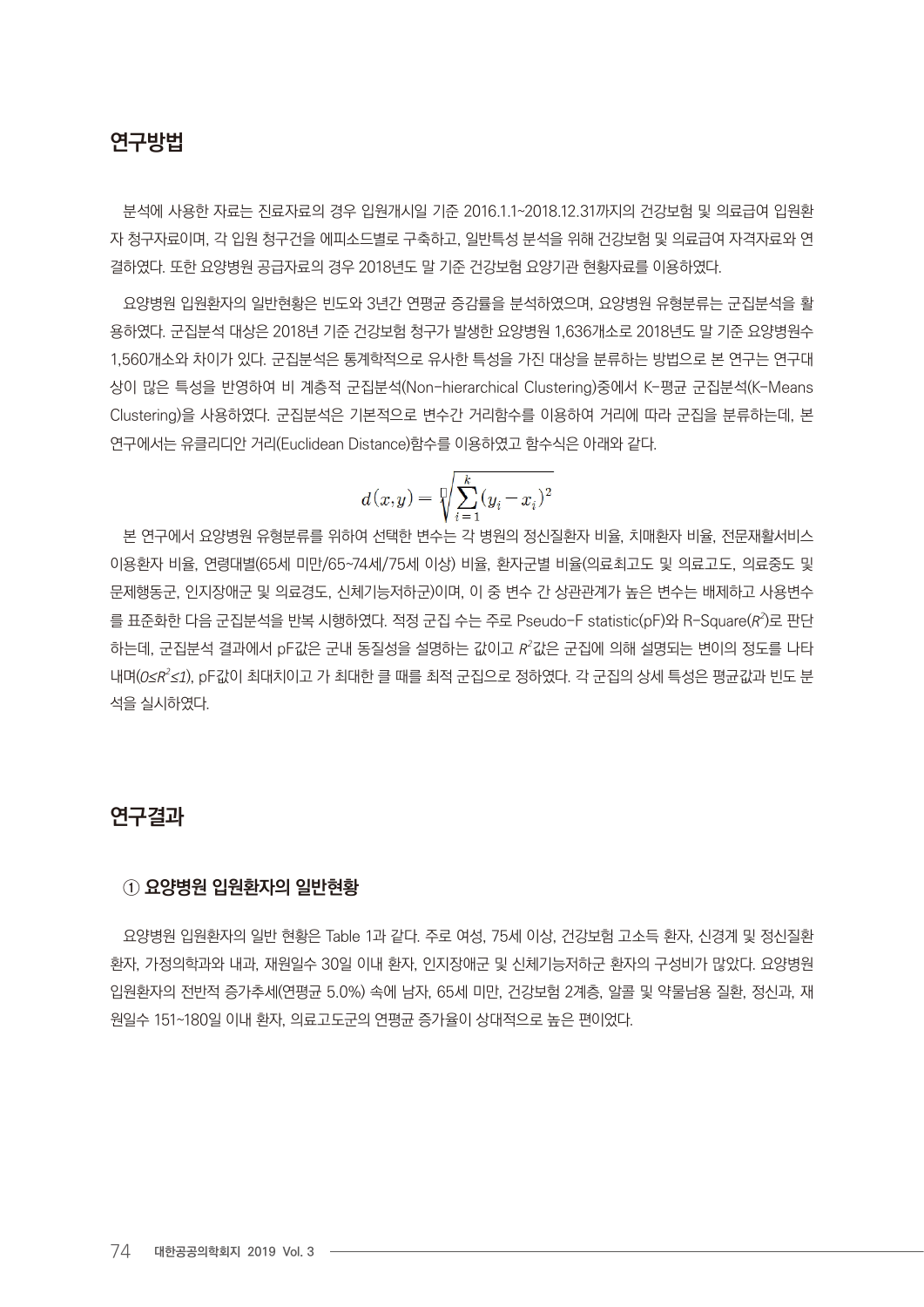|                              |                                                                                         | 2016 N(%)                    | 2017 N(%)                    | 2018 N(%)                    | $CAGR(\%)$   |
|------------------------------|-----------------------------------------------------------------------------------------|------------------------------|------------------------------|------------------------------|--------------|
| Total                        |                                                                                         | 417,352 (100.0)              | 428,050 (100.0)              | 459,461 (100.0)              | 5.0          |
| Gender                       | Male                                                                                    | 149,481 (35.8)               | 154,414 (36.1)               | 174,441 (38.0)               | 8.1          |
|                              | Female                                                                                  | 231,147 (55.4)               | 237,596 (55.5)               | 257,180 (56.0)               | 5.5          |
|                              | Null                                                                                    | 36,724 (8.8)                 | 36,040 (8.4)                 | 27,840 (6.1)                 |              |
|                              | < 65                                                                                    | 122,490 (29.3)               | 127,810 (29.9)               | 142,729 (31.1)               | 8.0          |
|                              | $65 - 74$                                                                               | 63,425 (15.2)                | 61,528 (14.4)                | 66,657 (14.5)                | 2.7          |
| Age                          | 75<                                                                                     | 194,713 (46.7)               | 202,672 (47.3)               | 222,235 (48.4)               | 6.9          |
|                              | Null                                                                                    | 36,724 (8.8)                 | 36,040 (8.4)                 | 27,840 (6.1)                 |              |
|                              | Medical Aid                                                                             | 91,162 (21.8)                | 90,895 (21.2)                | 97,554 (21.2)                | 3.5          |
|                              | Heath Insurance 1st<br>(the lowest)                                                     | 51,329 (12.3)                | 52,784 (12.3)                | 57,009 (12.4)                | 5.4          |
|                              | Heath Insurance 2nd                                                                     | 34,573 (8.3)                 | 35,939 (8.4)                 | 41,505 (9.0)                 | 9.7          |
| Income<br>level              | Heath Insurance 3rd                                                                     | 43,247 (10.4)                | 43,644 (10.2)                | 48,459 (10.5)                | 6.0          |
|                              | Heath Insurance 4th                                                                     | 60,756 (14.6)                | 62,192 (14.5)                | 65,742 (14.3)                | 4.0          |
|                              | Heath Insurance 5th<br>(the highest)                                                    | 126,032 (30.2)               | 131,711 (30.8)               | 137,942 (30.0)               | 4.6          |
|                              | Null                                                                                    | 10,253(2.5)                  | 10,885 (2.5)                 | 11,250(2.4)                  |              |
|                              | Diseases and Disorders of the<br>Nervous System                                         | 96,644 (23.2)                | 95,444 (22.3)                | 101,706 (22.1)               | 2.7          |
|                              | Diseases and Disorders of the<br>Respiratory System                                     | 25,893 (6.2)                 | 27,477 (6.4)                 | 29,242 (6.4)                 | 6.3          |
|                              | Diseases and Disorders of the<br>Circulatory System                                     | 20,583 (4.9)                 | 20,363 (4.8)                 | 19,189 (4.2)                 | $-3.4$       |
|                              | Diseases and Disorders of the<br>Digestive System                                       | 23,736 (5.7)                 | 24,801 (5.8)                 | 26,344 (5.7)                 | 5.4          |
|                              | Diseases and Disorders of the<br>Hepatobiliary System And<br>Pancreas                   | 13,384 (3.2)                 | 14,516 (3.4)                 | 15,620 (3.4)                 | 8.0          |
| Major<br>Diagnostic<br>Group | Diseases and Disorders of the<br>Musculoskeletal System And<br><b>Connective Tissue</b> | 83,263 (20.0)                | 81,251 (19.0)                | 79,098 (17.2)                | $-2.5$       |
|                              | Diseases and Disorders of the Skin,<br>Subcutaneous Tissue And Breast                   | 16,683 (4.0)                 | 18,653 (4.4)                 | 20,614(4.5)                  | 11.2         |
|                              | Diseases and Disorders of the<br>Endocrine, Nutritional And<br>Metabolic System         | 13,698 (3.3)                 | 13,697 (3.2)                 | $15,064$ (3.3)               | 5.0          |
|                              | Diseases and Disorders of the<br>Kidney And Urinary Tract                               | 13,944 (3.3)                 | 14,796 (3.5)                 | 16,498 (3.6)                 | 8.8          |
|                              | Mental Diseases and Disorders                                                           | 72,074 (17.3)                | 77,580 (18.1)                | 89,912 (19.6)                | 11.8         |
|                              | Alcohol/Drug Use or Induced<br>Mental Disorders                                         | 7,955 (1.9)                  | 9,230(2.2)                   | 13,183 (2.9)                 | 29.4         |
|                              | Others                                                                                  | 29,495 (7.1)                 | 30,242 (7.1)                 | 32,991 (7.2)                 | 5.8          |
| Specialized                  | Specialized rehabilitation therapy                                                      | 57,600 (13.8)                | 58,827 (13.7)                | 63,024 (13.7)                | 4.6          |
| rehabilitation<br>therapy    | Others                                                                                  | 359,752 (86.2)               | 369,223 (86.3)               | 396,437 (86.3)               | 5.0          |
| Dementia                     | Dementia                                                                                | 60,924 (14.6)                | 62,877 (14.7)                | 68,628 (14.9)                | 6.2          |
|                              | non-Dementia                                                                            | 356,428 (85.4)               | 365,173 (85.3)               | 390,833 (85.1)               | 4.7          |
| Departments                  | Internal medicine                                                                       | 85,491 (20.5)                | 84,420 (19.7)                | 85,130 (18.5)                | $-0.2$       |
|                              | Neurology                                                                               | 18,499 (4.4)                 | 18,227 (4.3)                 | 19,161 (4.2)                 | 1.8          |
|                              | Psychiatry                                                                              | 14,196 (3.4)                 | 16,949 (4.0)                 | 23,453 (5.1)                 | 28.9         |
|                              | General surgery                                                                         | 48,637 (11.7)                | 51,812 (12.1)                | 51,775 (11.3)                | 3.2          |
|                              | Orthopedic surgery                                                                      | 17,021 (4.1)                 | 17,001 (4.0)                 | 16,677 (3.6)                 | $-1.0$       |
|                              | Neurosurgery                                                                            | 14,535 (3.5)                 | 13,272 (3.1)                 | 14,141(3.1)                  | $-1.1$       |
|                              | Obstetric & Gynecology                                                                  | 9,051(2.2)                   | 10,854 (2.5)                 | 12,516 (2.7)                 | 17.6         |
|                              | Rehabilitation                                                                          | 46,744 (11.2)                | 52,855 (12.3)                | 56,453 (12.3)                | 9.9          |
|                              | Family medicine                                                                         | 88,319 (21.2)                | 84,675 (19.8)                | 87,357 (19.0)                | $-0.5$       |
|                              | Internal Korean medicine                                                                | 32,440 (7.8)                 | 34,501 (8.1)                 | 40,106 (8.7)                 | 11.3<br>10.7 |
|                              | Acupuncture & Moxibustion<br>Others                                                     | 13,565 (3.3)<br>28,854 (6.9) | 14,390 (3.4)<br>29,094 (7.0) | 16,594 (3.6)<br>36,098 (8.6) | 12.5         |
|                              |                                                                                         |                              |                              |                              |              |

### **<Table 1> General characteristic of long-term care hospital inpatients**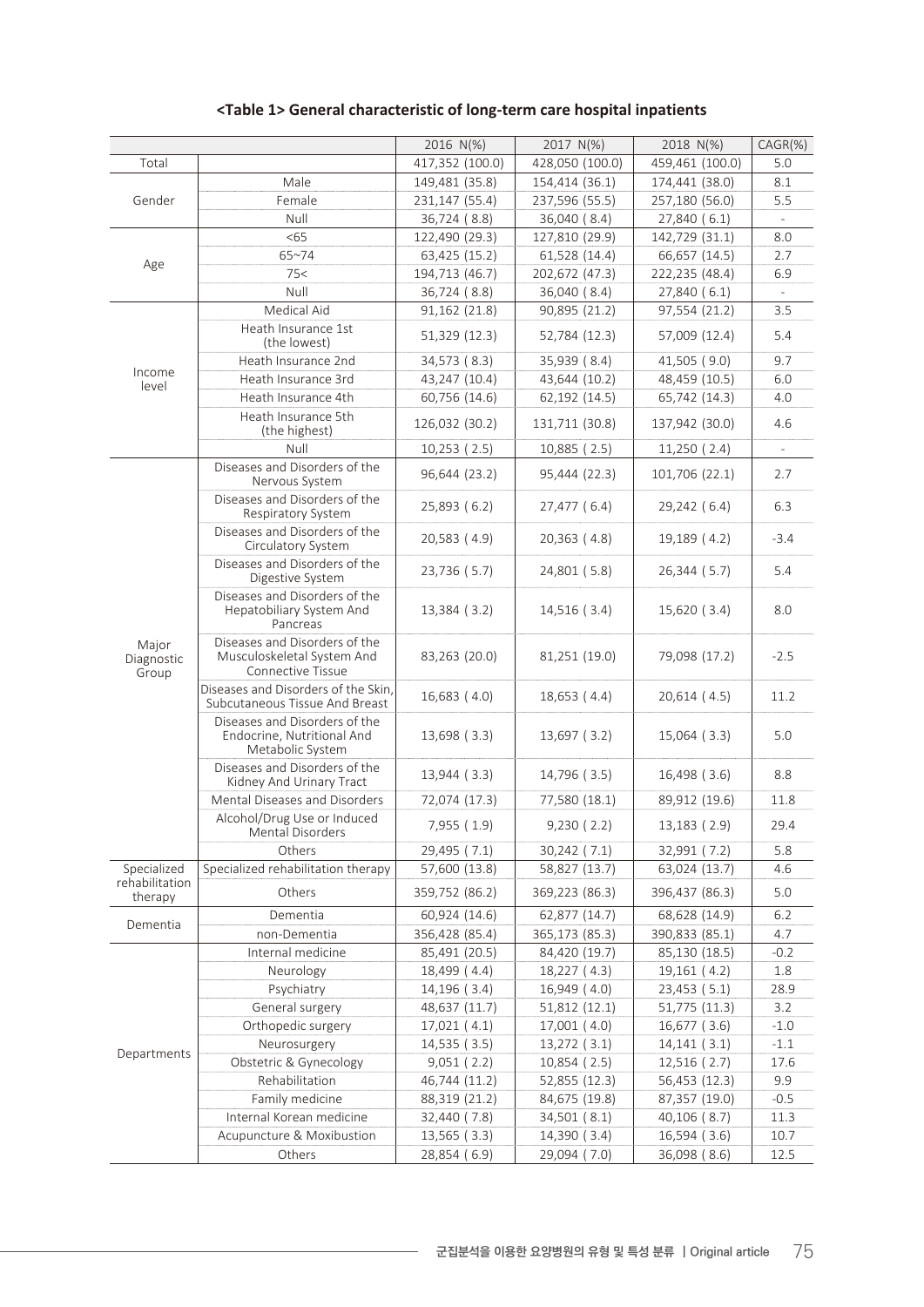| Length of<br>stay(days) | $31$                      | 171,216 (41.0) | 184,099 (43.0) | 219,590 (47.8) | 13.4    |
|-------------------------|---------------------------|----------------|----------------|----------------|---------|
|                         | $31 - 60$                 | 65,086 (15.6)  | 66,968 (15.6)  | 81,197 (17.7)  | 12.1    |
|                         | $61^{\sim}90$             | 33,314 (8.0)   | 34,874 (8.1)   | 43,790 (9.5)   | 15.1    |
|                         | 91~120                    | 21,481(5.1)    | 21,789 (5.1)   | 27,997(6.1)    | 15.0    |
|                         | $121 - 150$               | 15,468 (3.7)   | $15,396$ (3.6) | 19,575 (4.3)   | 13.3    |
|                         | 151~180                   | 11,560 (2.8)   | 11,397(2.7)    | 15,180(3.3)    | 15.9    |
|                         | 180<                      | 99,227 (23.8)  | 93,527 (21.8)  | 52,132 (11.3)  | $-25.0$ |
|                         | Ultra High medical care   | 5,169(1.2)     | 4,858(1.1)     | 5,308(1.2)     | 1.6     |
|                         | High medical care         | 66,716 (16.0)  | 68,411 (16.0)  | 78,613 (17.1)  | 8.7     |
|                         | Medium medical care       | 81,707 (19.6)  | 75,571 (17.7)  | 77,371 (16.8)  | $-2.6$  |
| Patients<br>group       | Behavioral problem        | 3,339(0.8)     | 2,194(0.5)     | 1,974(0.4)     | $-22.2$ |
|                         | Impaired cognition        | 108,128 (25.9) | 109,203 (25.5) | 111,970 (24.4) | 1.8     |
|                         | Mild clinical care        | $10,094$ (2.4) | $9,778$ (2.3)  | 8,662(1.9)     | $-7.3$  |
|                         | Reduced physical function | 74,251 (17.8)  | 77,671 (18.1)  | 79,870 (17.4)  | 3.7     |
|                         | Null                      | 67,948 (16.3)  | 80,364 (18.8)  | 95,693 (20.8)  | 18.7    |

CAGR : Compound annual growth rate

# **② 요양병원 유형 분류를 위한 군집분석과 군집별 특성분석**

요양병원의 진료특성을 기반으로 군집분석을 반복 실시하였으며, 군집개수에 따른 pF값과 R<sup>2</sup>값에 따라 최종 4개의 군집으로 선택되었다(pF=545.80, *R2* =0.22883)(Figure 2).



**<Figure 2> The result of cluster analysis of long-term care hospital**

군집 1은 전체 관찰 대상 요양병원 1,636개소 중 254개소(15.5%)가 분류되었으며, 환자수 기준 22.0%, 재원일 수 및 진료비 기준 17.8%를 차지하였다. 평균재원일수는 53.7일, 평균진료비는 477만원으로 전체에 비해 낮은 편이 었으며, 병상수와 의료인력 수준이 전체 평균과 유사한 수준을 나타내었다. 환자구성은 65세 미만(42.4%), 근골격계 (23.1%), 재활의학과(20.6%), 재원일수 31일 미만(54.8%), 신체기능저하군(32.1%)이 다수를 차지하였다. 군집 2 는 488개소(29.8%)로 환자수 기준 32.0%, 재원일수 기준 33%, 진료비 기준 38.3%를 차지하였다. 평균재원일수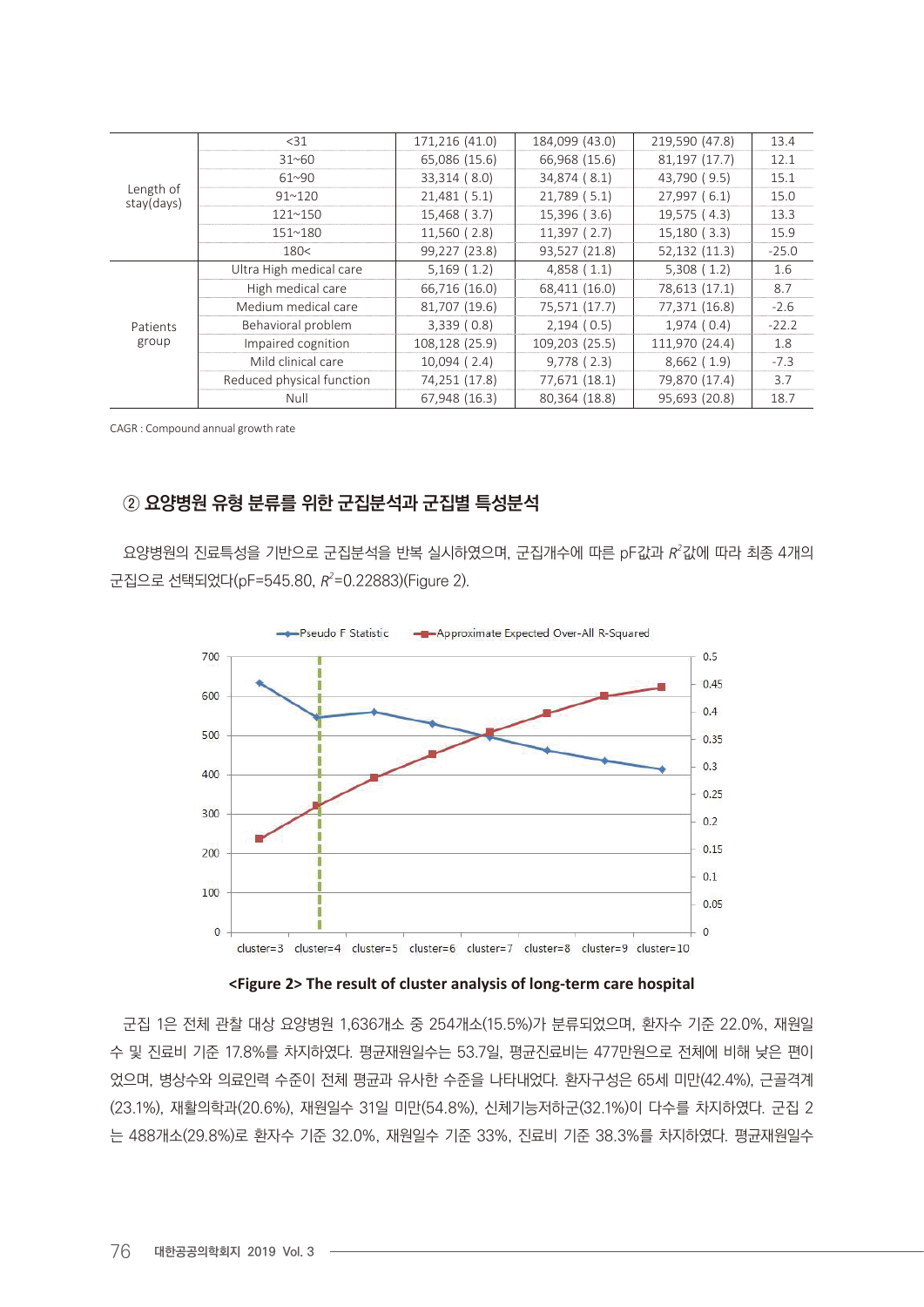는 68.3일이었으며, 평균진료비가 708만원으로 가장 높았고, 백병상당 의사수와 간호사수가 각각 2.1명, 10.3명으 로 가장 높았다, 환자구성은 고소득계층의 구성비가 가장 높았고(32.6%), 신경계(31.8%), 전문재활 실시 환자 비율 (26.0%)이 많았고 의료최고도(1.8%), 의료고도(24.0%)와 의료중도(26.0%)의 환자구성이 많았다. 군집 3은 709개 소로 요양병원 중 가장 많은 수(43.3%)가 분류되었으며, 환자수(32.1%), 재원일수(38.3%)도 가장 많은 구성비를 나 타내었다. 평균 재원일수는 79.1일로 가장 길었으며, 병상규모는 182.5병상으로 4개 군 중 가장 적었다. 백병상당 의료 인력은 전체 평균과 비교하여 의사수(2.0명)는 유사하였고, 간호사수(8.9명)는 낮은 편이었다. 환자구성은 75세 이상 (69.0%), 치매환자(29.3%), 인지장애군(42.0%) 비율이 높았다. 군집 4는 185개소(11.3%)가 분류되었으며, 환자수 기준 14.0%, 재원일수 기준 11.0%, 진료비 기준 7.9%를 차지하였다. 평균재원일수 52.0일, 평균진료비 333만원, 백 병상당 의사수 1.8명, 간호사수 7.5명으로 4개 군 중 가장 낮았으며, 평균 병상수는 213병상으로 가장 많았다. 환자구 성은 65세 미만(86.0%), 의료급여(13.1%), 정신질환(30.1%) 및 알콜, 약물남용(20.3%), 정신과(31.0%), 재원일수 31 일 미만(55.5%), 신체기능저하군(37.6%)과 의료필요도 미파악(59.4%) 환자가 다수를 차지하였다(Table 2, 3).

|                                              |                 |                  |                  |                 | $(N(\%)$ , mean $\pm$ S.D.) |
|----------------------------------------------|-----------------|------------------|------------------|-----------------|-----------------------------|
|                                              | Cluster 1       | Cluster 2        | Cluster 3        | Cluster 4       | Total                       |
| Number of hospitals                          | 254(15.5)       | 488(29.8)        | 709(43.3)        | 185(11.3)       | 1,636(100.0)                |
| Number of patients                           | 101,012(22.0)   | 146,880(32.0)    | 147,464(32.1)    | 64,105(14.0)    | 459,461(100.0)              |
| Total days(days)                             | 5,422,322(17.8) | 10,037,593(33.0) | 11,661,643(38.3) | 3,335,868(11.0) | 30,457,426(100.0)           |
| Total treatment<br>amount(million won)       | 482,162(17.8)   | 1,039,300(38.3)  | 977,643(36.0)    | 213,433(7.9)    | 2,712,539(100.0)            |
| Average length of stay(days)*                | 53.7±73.1       | 68.3±82.1        | 79.1±88.3        | 52.0±69.6       | 66.3±81.4                   |
| Average treatment<br>amount(1000won)*        | 4,773±7,338     | 7,076±9,257      | 6,630±7,485      | 3,329±4,406     | 5,904±7,857                 |
| Average number of beds**                     | 198.5±108.0     | 201.3±98.2       | 182.5±82.0       | 213.0±146.1     | 193.1±100.5                 |
| Average Physicians, Density<br>per 100 beds* | $2.0 \pm 0.6$   | $2.1 + 0.7$      | $2.0 \pm 0.6$    | $1.8 + 0.7$     | $2.0 + 0.6$                 |
| Average Nurses, Density per<br>$100$ beds*   | $9.5 + 4.5$     | $10.3 + 4.5$     | $8.9 \pm 3.2$    | $7.5 + 5.5$     | $9.2 + 4.2$                 |

| <table 2=""> General characteristic of long-term care hospital by cluster</table> |  |  |
|-----------------------------------------------------------------------------------|--|--|
|-----------------------------------------------------------------------------------|--|--|

\*p=0.0004 by anova-test

\*\*p<0.0001 by anova-test

#### **<Table 3> Case-mix of long-term care hospital by cluster**

|              |                                      | Cluster 1<br>$N(\%)$ | Cluster 2<br>$N(\%)$ | Cluster 3<br>$N(\%)$ | Cluster 4<br>$N(\%)$ |
|--------------|--------------------------------------|----------------------|----------------------|----------------------|----------------------|
| Total        |                                      | 101,012 (100.0)      | 146,880 (100.0)      | 147,464 (100.0)      | 64,105 (100.0)       |
|              | Male                                 | 37,714 (37.3)        | 55,839 (38.0)        | 49,799 (33.8)        | 31,089 (48.5)        |
| Gender       | Female                               | 59,390 (58.8)        | 81,023 (55.2)        | 83,939 (56.9)        | 32,828 (51.2)        |
|              | Null                                 | $3,908$ ( $3.9$ )    | $10,018$ (6.8)       | 13,726 (9.3)         | 188(0.3)             |
|              | 55                                   | 42,797 (42.4)        | 30,573 (20.8)        | 14,251 (9.7)         | 55,108 (86.0)        |
|              | $65 - 74$                            | 16,786 (16.6)        | 25,436 (17.3)        | 17,708 (12.0)        | 6,727(10.5)          |
| Age          | 75<                                  | 37,521 (37.1)        | 80,853 (55.0)        | 101,779 (69.0)       | $2,082$ (3.2)        |
|              | Null                                 | $3,908$ ( $3.9$ )    | $10,018$ (6.8)       | 13,726 (9.3)         | 188 (0.3)            |
|              | Medical Aid                          | 18,031 (17.9)        | 29,575 (20.1)        | 32,981 (22.4)        | 16,967 (26.5)        |
|              | Heath Insurance 1st<br>(the lowest)  | 13,037 (12.9)        | 17,104 (11.6)        | 19,305 (13.1)        | 7,563 (11.8)         |
|              | Heath Insurance 2nd                  | 9,520(9.4)           | $12,605$ (8.6)       | $12,816$ (8.7)       | 6,564(10.2)          |
| Income level | Heath Insurance 3rd                  | 11,910 (11.8)        | 15,013 (10.2)        | 14,248 (9.7)         | 7,288 (11.4)         |
|              | Heath Insurance 4th                  | 15,850 (15.7)        | 21,209 (14.4)        | 18,783 (12.7)        | 9,900 (15.4)         |
|              | Heath Insurance 5th<br>(the highest) | 29,800 (29.5)        | 47,921 (32.6)        | 46,001 (31.2)        | 14,220 (22.2)        |
|              | Null                                 | $2,864$ (2.8)        | $3,453$ (2.4)        | 3,330(2.3)           | $1,603$ (2.5)        |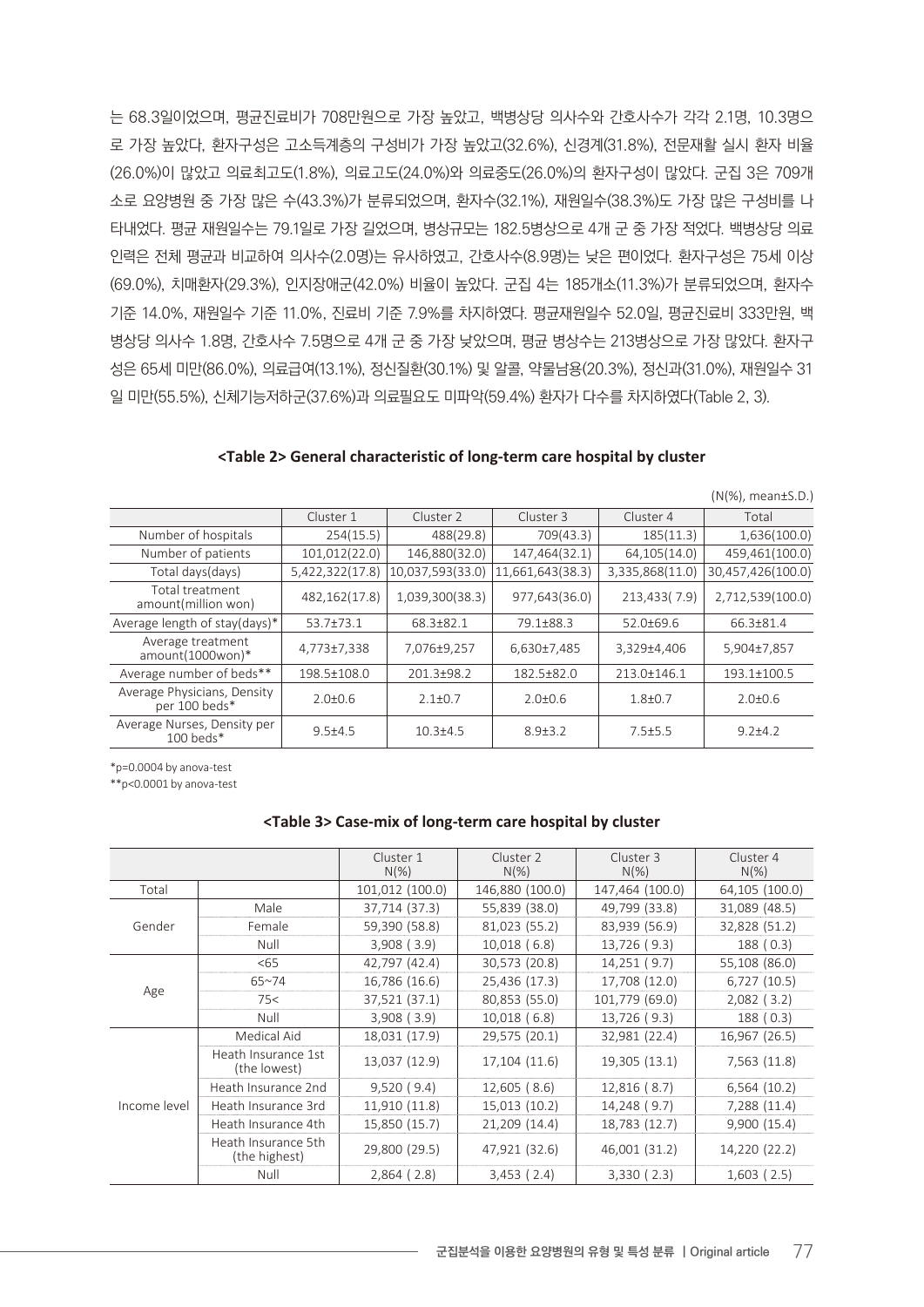| Major<br>Diagnostic<br>Group  | Diseases and Disorders<br>of the Nervous System                                            | 23,129 (22.9)   | 46,647 (31.8)   | 31,207 (21.2)   | 723(1.1)      |
|-------------------------------|--------------------------------------------------------------------------------------------|-----------------|-----------------|-----------------|---------------|
|                               | Diseases and Disorders<br>of the Respiratory<br>System                                     | $5,667$ (5.6)   | 9,840(6.7)      | 10,693 (7.3)    | $3,042$ (4.7) |
|                               | Diseases and Disorders<br>of the Circulatory<br>System                                     | 3,915(3.9)      | $6,499$ (4.4)   | $8,463$ (5.7)   | 312(0.5)      |
|                               | Diseases and Disorders<br>of the Digestive System                                          | 7,478 (7.4)     | $6,049$ $(4.1)$ | 5,933(4.0)      | 6,884 (10.7)  |
|                               | Diseases and Disorders<br>of the Hepatobiliary<br>System And Pancreas                      | 3,929(3.9)      | 4,543(3.1)      | 4,224(2.9)      | 2,924(4.6)    |
|                               | Diseases and Disorders<br>of the Musculoskeletal<br>System And Connective<br><b>Tissue</b> | 23,362 (23.1)   | 31,550 (21.5)   | 23,318 (15.8)   | 868 (1.4)     |
|                               | Diseases and<br>Disorders of the Skin,<br>Subcutaneous Tissue<br>And Breast                | $6,455$ (6.4)   | $2,284$ (1.6)   | 2,701(1.8)      | 9,174 (14.3)  |
|                               | Diseases and Disorders<br>of the Endocrine,<br>Nutritional And<br>Metabolic System         | 4,987 (4.9)     | 5,180(3.5)      | $3,760$ (2.5)   | 1,137(1.8)    |
|                               | Diseases and Disorders<br>of the Kidney And<br><b>Urinary Tract</b>                        | $3,888$ $(3.8)$ | 7,524(5.1)      | $4,463$ (3.0)   | 623(1.0)      |
|                               | Mental Diseases and<br>Disorders                                                           | 9,830(9.7)      | 16,515 (11.2)   | 44,240 (30.0)   | 19,327 (30.1) |
|                               | Alcohol/Drug Use<br>or Induced Mental<br><b>Disorders</b>                                  | 43 $(0.0)$      | 52 $(0.0)$      | 84(0.1)         | 13,004 (20.3) |
|                               | Others                                                                                     | 8,329 (8.2)     | 10,197(6.9)     | 8,378 (5.7)     | $6,087$ (9.5) |
| Specialized<br>rehabilitation | Specialized<br>rehabilitation therapy                                                      | 18,936 (18.7)   | 38,248 (26.0)   | $5,704$ (3.9)   | 136(0.2)      |
| therapy                       | Others                                                                                     | 82,076 (81.3)   | 108,632 (74.0)  | 141,760 (96.1)  | 63,969 (99.8) |
| Dementia                      | Dementia                                                                                   | 9,105(9.0)      | 15,700 (10.7)   | 43,156 (29.3)   | 667 (1.0)     |
|                               | non-Dementia                                                                               | 91,907 (91.0)   | 131,180 (89.3)  | 104,308 (70.7)  | 63,438 (99.0) |
|                               | Internal medicine                                                                          | 19,153 (19.0)   | 32,545 (22.2)   | 27,324 (18.5)   | $6,108$ (9.5) |
|                               | Neurology                                                                                  | 2,971 (2.9)     | 8,884 (6.0)     | 7,305 (5.0)     | 1(0.0)        |
|                               | Psychiatry                                                                                 | 1,034(1.0)      | 482 (0.3)       | 2,048(1.4)      | 19,889 (31.0) |
|                               | General surgery                                                                            | 12,187 (12.1)   | 13,050 (8.9)    | 21,022 (14.3)   | 5,516(8.6)    |
|                               | Orthopedic surgery                                                                         | 4,414(4.4)      | 4,821 (3.3)     | 6,923 (4.7)     | 519(0.8)      |
|                               | Neurosurgery                                                                               | 3,115(3.1)      | $5,628$ (3.8)   | 5,300(3.6)      | 98 (0.2)      |
| Departments                   | Obstetric & Gynecology                                                                     | $2,386$ (2.4)   | 1,440(1.0)      | $5,783$ $(3.9)$ | 2,907(4.5)    |
|                               | Rehabilitation                                                                             | 20,777 (20.6)   | 30,293 (20.6)   | $5,139$ (3.5)   | 244 (0.4)     |
|                               | Family medicine                                                                            | 18,622 (18.4)   | 26,650 (18.1)   | 34,957 (23.7)   | 7,128 (11.1)  |
|                               | Internal Korean<br>medicine                                                                | 8,187(8.1)      | 10,361(7.1)     | 17,701 (12.0)   | 3,857(6.0)    |
|                               | Acupuncture &<br>Moxibustion                                                               | 3,139(3.1)      | 5,927(4.0)      | 6,397(4.3)      | 1,131(1.8)    |
|                               | Others                                                                                     | 5,027(5.0)      | $6,799$ $(4.6)$ | $7,565$ (5.1)   | 16,707 (26.1) |
| Length of<br>stay(days)       | <31                                                                                        | 55,386 (54.8)   | 67,917 (46.2)   | 60,678 (41.1)   | 35,609 (55.5) |
|                               | 31~60                                                                                      | 17,835 (17.7)   | 26,854 (18.3)   | 25,773 (17.5)   | 10,735 (16.7) |
|                               | 61~90                                                                                      | 8,451 (8.4)     | 14,534 (9.9)    | 15,010 (10.2)   | 5,795 (9.0)   |
|                               | $91^{\sim}120$                                                                             | 5,115(5.1)      | 8,864(6.0)      | 10,381 (7.0)    | 3,637(5.7)    |
|                               | 121~150                                                                                    | $3,487$ (3.5)   | 6,305(4.3)      | 7,618 (5.2)     | $2,165$ (3.4) |
|                               | 151~180                                                                                    | $2,514$ (2.5)   | 4,980 (3.4)     | 6,128(4.2)      | 1,558 (2.4)   |
|                               | 180<                                                                                       | 8,224 (8.1)     | 17,426 (11.9)   | 21,876 (14.8)   | 4,606 (7.2)   |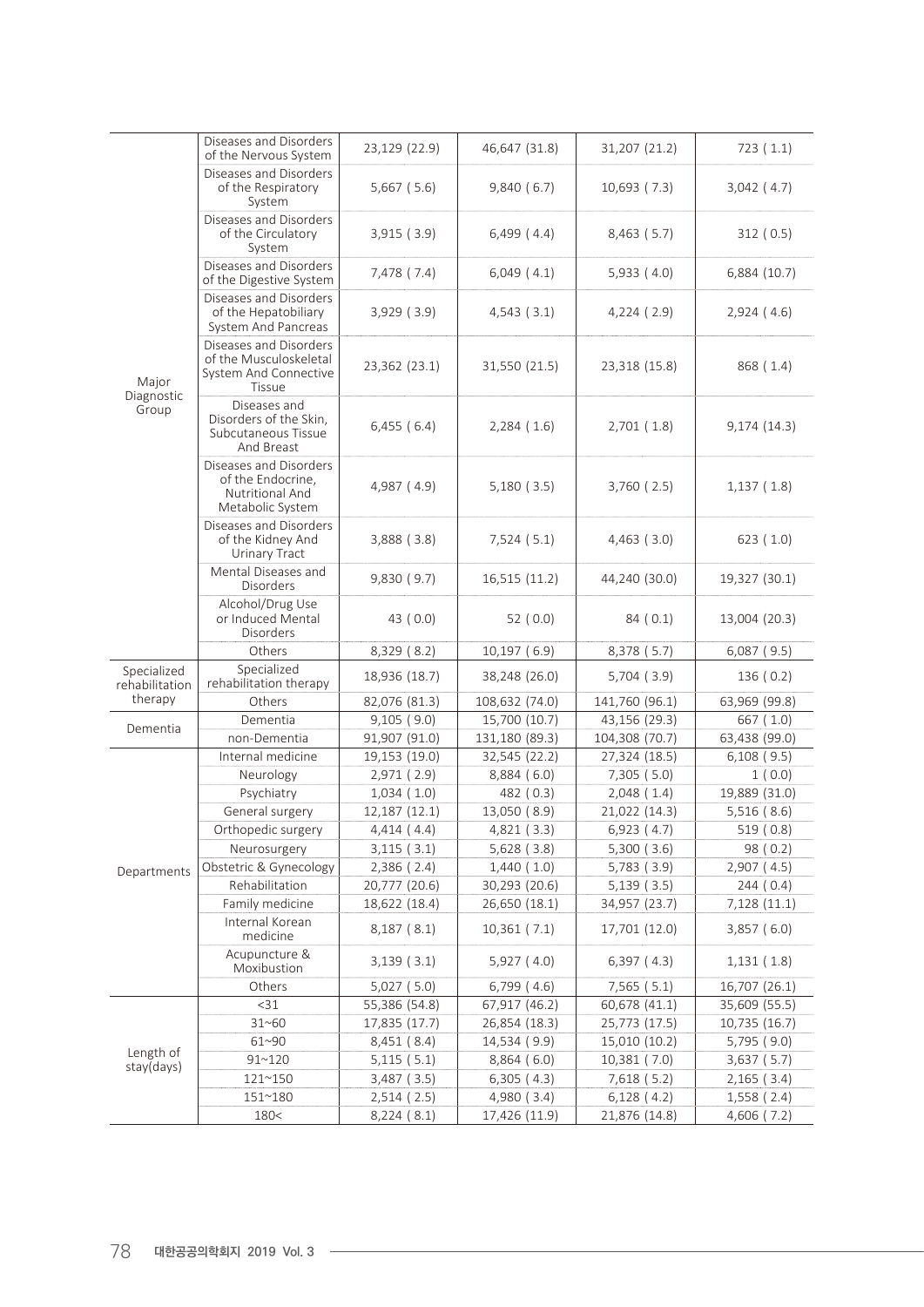| Patients<br>group | Ultra High medical care      | 527(0.5)          | 2,584(1.8)    | 2,193(1.5)    | 4(0.0)        |
|-------------------|------------------------------|-------------------|---------------|---------------|---------------|
|                   | High medical care            | 10,603 (10.5)     | 35,289 (24.0) | 32,526 (22.1) | 195(0.3)      |
|                   | Medium medical care          | 14,185 (14.0)     | 38,207 (26.0) | 23,347 (15.8) | 1,632(2.5)    |
|                   | Behavioral problem           | 156(0.2)          | 904(0.6)      | 913(0.6)      | 1(0.0)        |
|                   | Impaired cognition           | 19,083 (18.9)     | 30,864 (21.0) | 61,911 (42.0) | 112(0.2)      |
|                   | Mild clinical care           | $3,073$ ( $3.0$ ) | $5,123$ (3.5) | 444(0.3)      | 22(0.0)       |
|                   | Reduced physical<br>function | 32,470 (32.1)     | 12,981 (8.8)  | 10,336(7.0)   | 24,083 (37.6) |
|                   | Null                         | 20,915 (20.7)     | 20,928 (14.2) | 15,794 (10.7) | 38,056 (59.4) |

All category <0.0001 by chisq-test

# **고찰**

본 연구는 요양병원 기능 정립에 필요한 기초자료를 제공하기 위하여, 현재 요양병원 입원환자의 의료서비스 이용현 황 및 추이에 대한 실증적 분석을 실시하고, 요양병원의 입원환자 구성을 기반으로 그 유형을 분류하였다.

요양병원 입원환자의 일반 현황 분석 결과에 따르면, 요양병원은 75세 이상 인구 비율이 다수를 차지하였다. 요양병 원은 주로 노인성 질환을 다루는 의료기관으로 알려져 있고 그동안 요양병원에 대한 논의도 주로 노인을 중심으로 다루 어져 왔다[8-10]. 그러나 최근 요양병원은 65세 미만 환자의 비율이 30%를 넘고 있으며, 증가추세이다. 이는 그간 의료 법 개정으로 병원으로 분류되었던 정신병원과 의료재활시설이 요양병원으로 편입된 점 등이 영향을 끼친 것으로 유추 된다. 향후 요양병원의 역할 기능 범위를 고려할 때, 노인 중심의 병원이라는 관점을 탈피할 필요가 있겠다.

요양병원 환자군은 2008년 1월부터 요양병원에 일당정액제가 도입되면서 개발되었다[11]. 환자의 의료필요도와 돌 봄필요도를 측정하는데 사용되며, 의료최고도, 의료고도, 의료중도, 문제행동군, 인지장애군, 의료경도, 신체기능 저하 군으로 분류된다. 최근 정부 발표[12]에 따르면 기존 7개군으로 구분하였던 환자군을 의학적 필요도에 따른 단일 기준 으로서 5개 군으로 통합하고 요양급여비용과 환자부담금을 조정하는 방안을 발표한 바 있다. 환자평가표로 측정한 의 료적 필요도가 요양병원 입원의 적합성 여부를 판단하는 기준으로 보기는 무리가 있다[11]. 그러나 현행 건강보험 요양 급여비용 산정기준에서 이미 신체기능저하군은 입원치료보다 요양시설이나 외래진료를 받는 것이 적합한 환자에게 산 정하는 것으로 정의하고 있다[13]. 요양병원 입원환자 중 신체기능 저하군에 해당하는 환자는 2018년 기준 17.4%에 해 당하였으며, 증가추세이다. 전보영 등[10]의 연구에서 2012년 기준 신체기능 저하군이 1.8%에 불과했던 것에 비해 대 폭 증가한 결과이다. 요양병원과 관련하여 주로 제기되는 문제는 입원필요성이 낮은 환자들이 장기입원한다는 점인데, 요양병원 입원환자 중 상당수는 시설에 입소하는 것이 더 적합하다는 기존의 연구결과[6]와 유사하며, 이러한 현상이 더 욱 심화되는 것으로 파악되었다.

요양병원의 입원환자 구성을 기반으로 군집분석을 시행한 결과, 요양병원은 총 4개의 유형으로 분류되었다. 이 중 군 집 1은 평균재원일수가 짧은 편이며, 65세 미만 환자 비율이 높은 편이고, 근골격계 질환의 신체기능저하군이 다수를 차지하였다. 비교적 경증의 젊은 환자가 짧은 기간 이용하는 병원 유형으로 판단되며, 보건복지부가 지정하는 재활의학 과 전문병원 2개소가 포함되어 있었다. 군집 2는 백병상당 의사 및 간호사 수준이 높았으며, 평균진료비가 높았고, 고소 득층의 이용비율이 높았다. 질환별로 신경계 질환이 다수를 차지하였고, 의료최고도, 의료고도, 의료중도 환자 비율이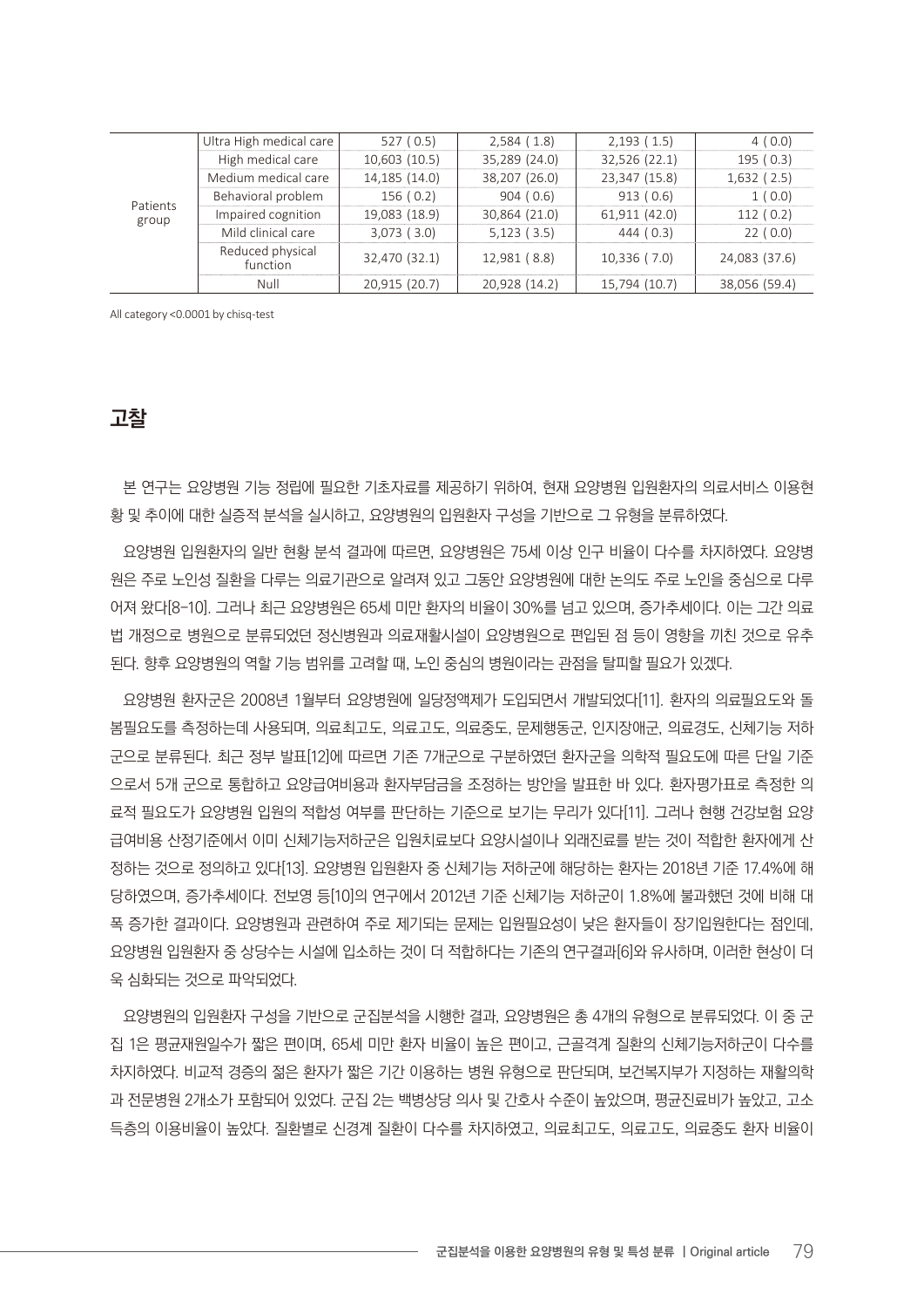높았으며, 전문재활환자 비율도 높은 편이었다. 보건복지부가 지정하는 재활의학과 전문병원 1개소가 포함되어 있었다. 의학적 필요도가 높은 환자들이 주로 이용하는 요양병원 유형으로 판단된다. 군집 3은 가장 다수를 차지하는 유형인 데, 병상규모가 상대적으로 적고 평균재원일수가 가장 길었으며, 75세 이상, 치매환자, 인지장애군 비율이 높았다. 비교 적 고령의 치매환자를 대상으로 하는 장기 요양병원 유형으로 분류되었다. 마지막 군집 4는 평균재원일수가 가장 짧고 진료비 수준도 낮았으며, 병상규모는 크고, 병상당 의료인력 수준이 낮은 병원으로 다수가 65세 미만이며, 의료급여 환 자, 정신질환 및 알콜, 약물남용 환자, 신체기능저하군과 의료필요도 미파악군이 다수인 병원으로 정신병원 유형으로 분 류되었다. 요양병원은 비교적 정형화된 치료가 이루어진다는 특성을 반영하여 일당 정액수가제가 적용된다. 그러나 환 자 구성을 기반으로 살펴보았을 때 요양병원이 모두 일원화된 특성을 갖는다라기 보다 각기 차별화된 특성을 갖고 운영 되는 것으로 파악되었다. 특히 군집 4의 경우 정신병원 특성을 가지며, 다른 군들과 다른 특성을 나타내었는데, 2009년 의료법 개정에서 정신병원을 요양병원에 포함하였으나, 그 개정이유에 대해서는 명시된 자료가 없고, 현재도 병원으로 운영되는 정신병원과 요양병원으로 운영되는 정신병원이 혼재되어 있는 상황으로 이에 대한 명확한 해석과 정책방향이 제시되어야 할 것으로 판단된다. 송현종[11]은 외국 사례와의 비교를 토대로 건강보험에서 지불되는 의료기관의 한 종류 로 요양병원이 운영되는 국가는 우리나라가 유일하다고 평가한 바 있다. 사실상 가장 다수의 병원 유형으로 분류된 군집 3의 경우 장기재원 특성 등에서 요양시설과 그 기능이 유사할 것으로 추정된다. 전보영 등[10]의 연구에서 요양병원의 장기입원은 기관 특성에 의해서도 영향을 받는 것으로 밝혀진 바 있는데, 주로 병상규모가 크고 의료인력 수준이 낮은 병원들이 장기입원환자 비율이 높다고 보고하였다. 본 연구에서는 군집 3에서 장기입원환자 비율이 높았는데, 의료인력 수준이 낮고 병상규모가 적은 특성을 나타내어 기존 연구와 차이를 나타내었다. 이는 연구방법, 연구시기의 차이 등도 있겠지만, 다른 의료기관 종별에 비해 요양병원 병상규모의 변이가 크지 않은 상황에서 병상규모 보다는 기관의 의료인 력 수준이 장기재원 등에 더 강한 영향을 끼쳤을 가능성이 있다고 사료된다.

이렇듯 요양병원은 환자들의 특성이 차별되는 바, 향후 요양병원과 관련한 정책 수립시, 일원화된 정책보다 기능에 기 반하는 세분화된 맞춤형 정책이 필요할 것으로 판단된다. 기능에 대한 명확한 구분이 올바른 공급과 이용을 유도할 수 있을 것이다. 또한 전문적인 영역에서 의료의 질과 효과성을 확보할 수 있도록 관련 정책들이 설계될 필요성이 있다.

본 연구의 제한점은 다음과 같다. 분석에서 사용한 건강보험 청구자료의 특성상, 업코딩(upcoding), 청구 오류 등의 문제를 차치하더라도, 임상검사 등 각종 검사 자료 정보가 없고, 환자의 기능상태 또는 중증도 등을 파악할 수 있는 정 보에 한계를 가진다. 특히 일당 정액제를 통해 상세 행위를 파악할 수 없는 요양병원의 경우 청구자료를 기반으로 분석 하고 그 결과를 해석하는데 한계가 존재한다. 추후 환자의 기능상태 등이 포함된 자료를 통해 연구결과를 보완할 필요 가 있겠다.

그럼에도 불구하고 본 연구는 요양병원의 환자 구성에 대한 실증적 자료를 제시하고 그 기능 분류를 시도하였다는데 의의가 있다. 미래 인구구조 변화와 만성질환 증가 등 보건의료환경 변화는 현재의 요양병원 운영방식, 나아가 현재의 의 료체계가 지속가능하지 않다는 것을 의미한다. 향후 요양병원과 관련한 제도 개편 논의 등에 기능이 고려된 정책수립이 요구된다.